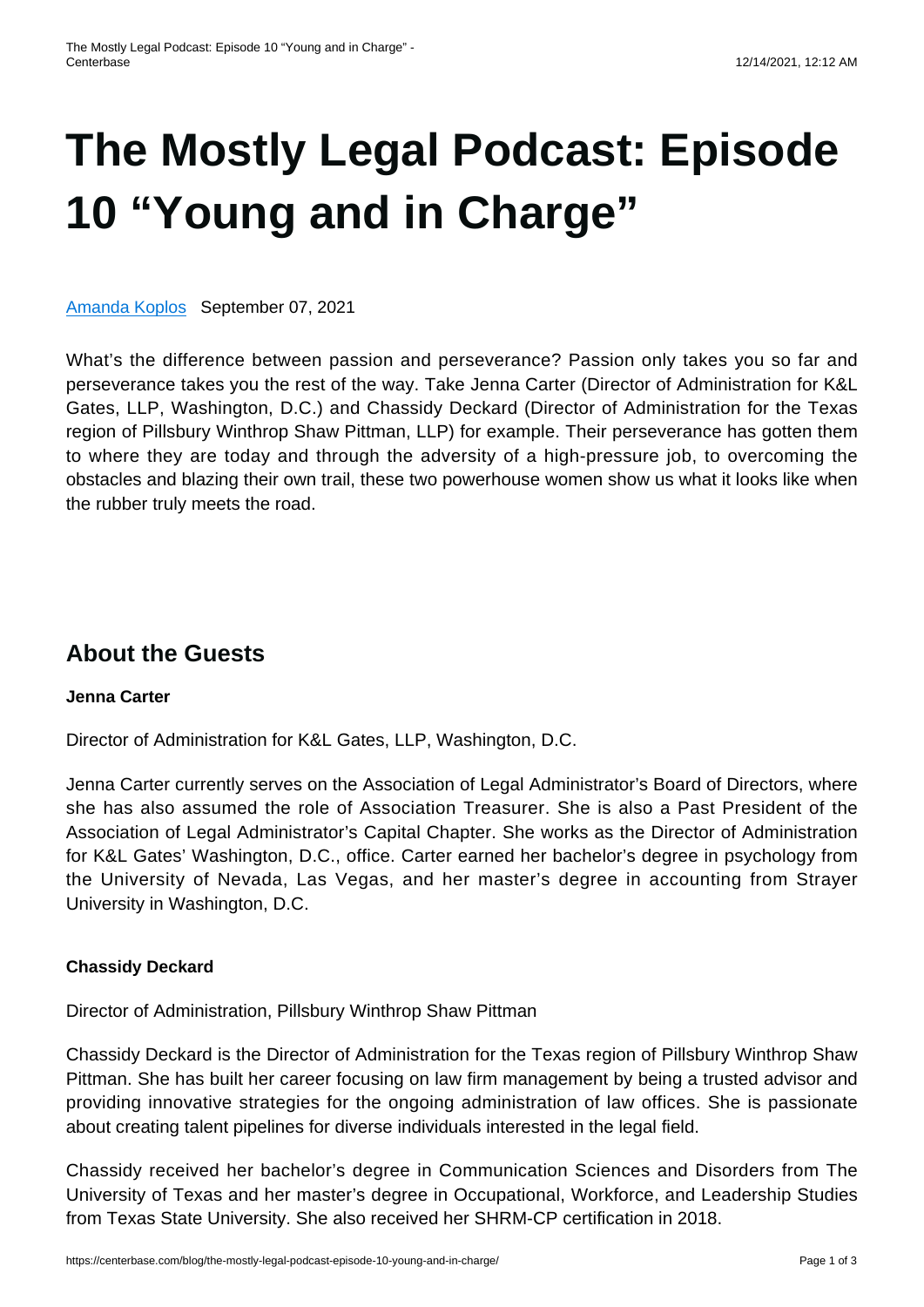She currently serves as the 2021 President of the Houston Association of Legal Recruiting Administrator. She also is an active member and volunteer of the Association of Legal Administrators (ALA). In ALA she currently is a member of the Diversity, Equity, Inclusion and Accessibility Committee and serves as the Director of Diversity, Equity, and Inclusion for the Houston chapter.

Chassidy enjoys traveling and being introduced to different food and cultures across the world.

## **Episode Resources**

General Resources:

[ALA](https://www.alanet.org/)

Jenna's Resources:

- [K&L Gates, LLP.](https://www.klgates.com/)
- [ALA, Capital Chapter](http://www.alacapchap.org/)

Pitch Your Passion:

[Generation Hope](https://www.generationhope.org/)

Chassidy's Resources:

- [Pillsbury Winthrop Shaw Pittman, LLP](https://www.pillsburylaw.com/en/)
- [The Houston Association of Legal Recruitment Administrators \("HALRA"\)](https://www.halra.info/)